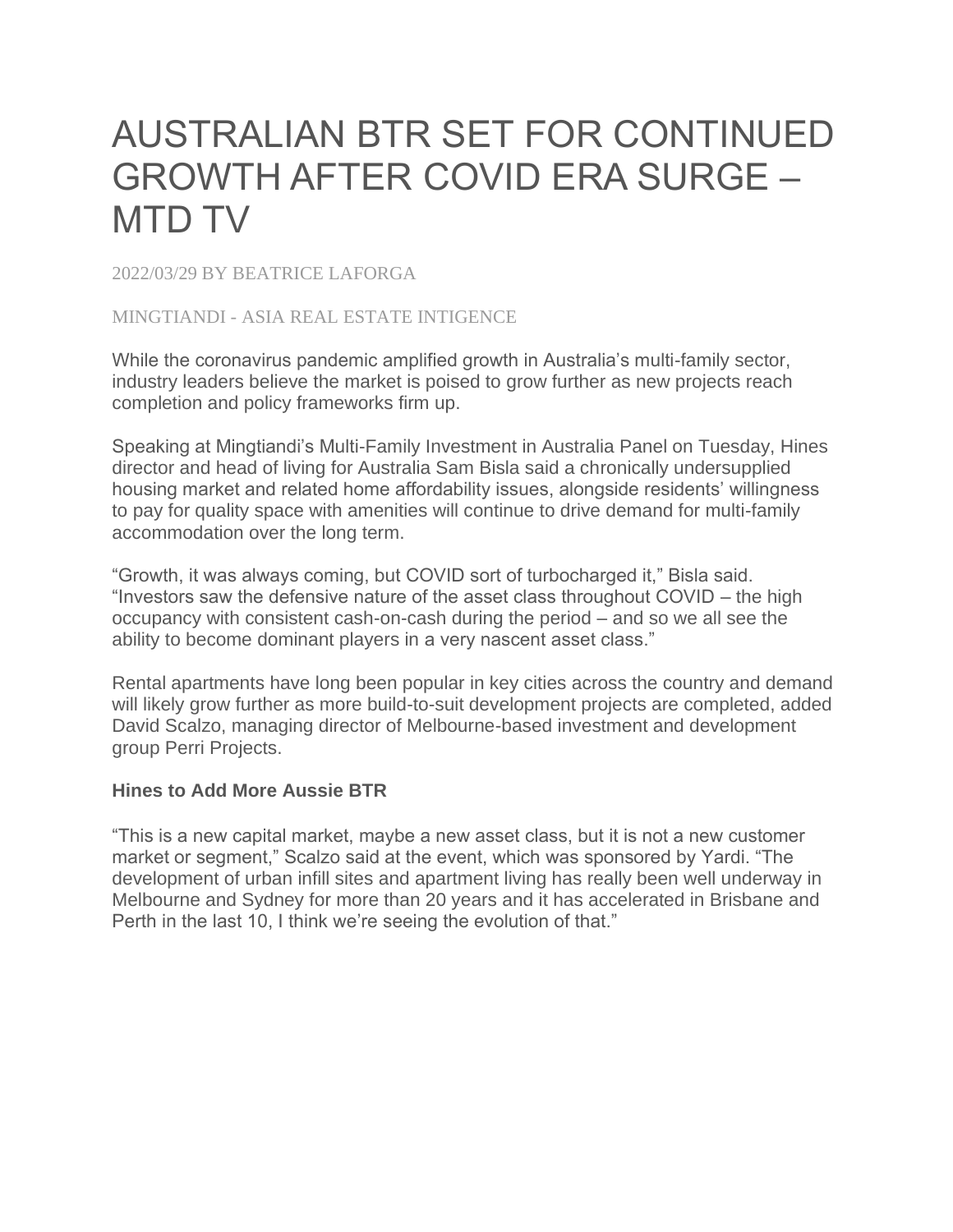

Sam Bisla Living Australia, Hines



Director and Head of of Ivanhoé Cambridge Laurent Fischler



Stephen Gaitanos Managing Director & Group CEO, Scape



David Scalzo Managing Director Perri Projects

 $\leq$ Watch the full 40 minute Forum (plus Q and A) [here](https://www.mingtiandi.com/real-estate/events/australian-btr-set-for-continued-growth-after-covid-era-surge-mtd-tv/)  $>$ 

Bisla's faith in the market is backed by his firm's latest commitments, with the veteran executive announcing on the program that Hines expects to acquire its third and fourth build-to-rent projects in Australia during the coming weeks. Those new milestones would follow the US developer and fund manager's A\$30 million (\$21.6 million) purchase last month of a Melbourne BTR project that could yield up to 220 new rental homes.

"It's probably early to give any details but hopefully we're going to get another one in Melbourne and another one in Sydney, but we're also looking in Brisbane and Canberra as well," Bisla said. Within these markets, the Houston-based firm is evaluating locations based on housing affordability, the existing pool of renters, and the volume of white collar workers, as well as proximity to amenities such as parks and access to transit.

He said Australia's multi-family asset class has already been supported for some time by high demand, tight vacancy rates and improving state policy.

"It (growth) was really happening anyway, COVID was just the final switch that really put everyone over the edge, Hines included, to go in. I don't see that the manner changing when COVID ends," Bisla added.

Speaking at the same forum, Laurent Fischler, investment head for Asia Pacific at Ivanhoé Cambridge, said institutional investors are taking a long-term approach to the market by ramping up development of purpose-built projects as existing stock remains scarce.

Fischler said the Aussie multi-family market may be following a trajectory similar to what was experienced in the US and the UK before those markets became among the largest globally.

You have a market that is still dominated by small, non-institutional players and there's a lot of room for institutionalization and developing purpose-built projects with higher